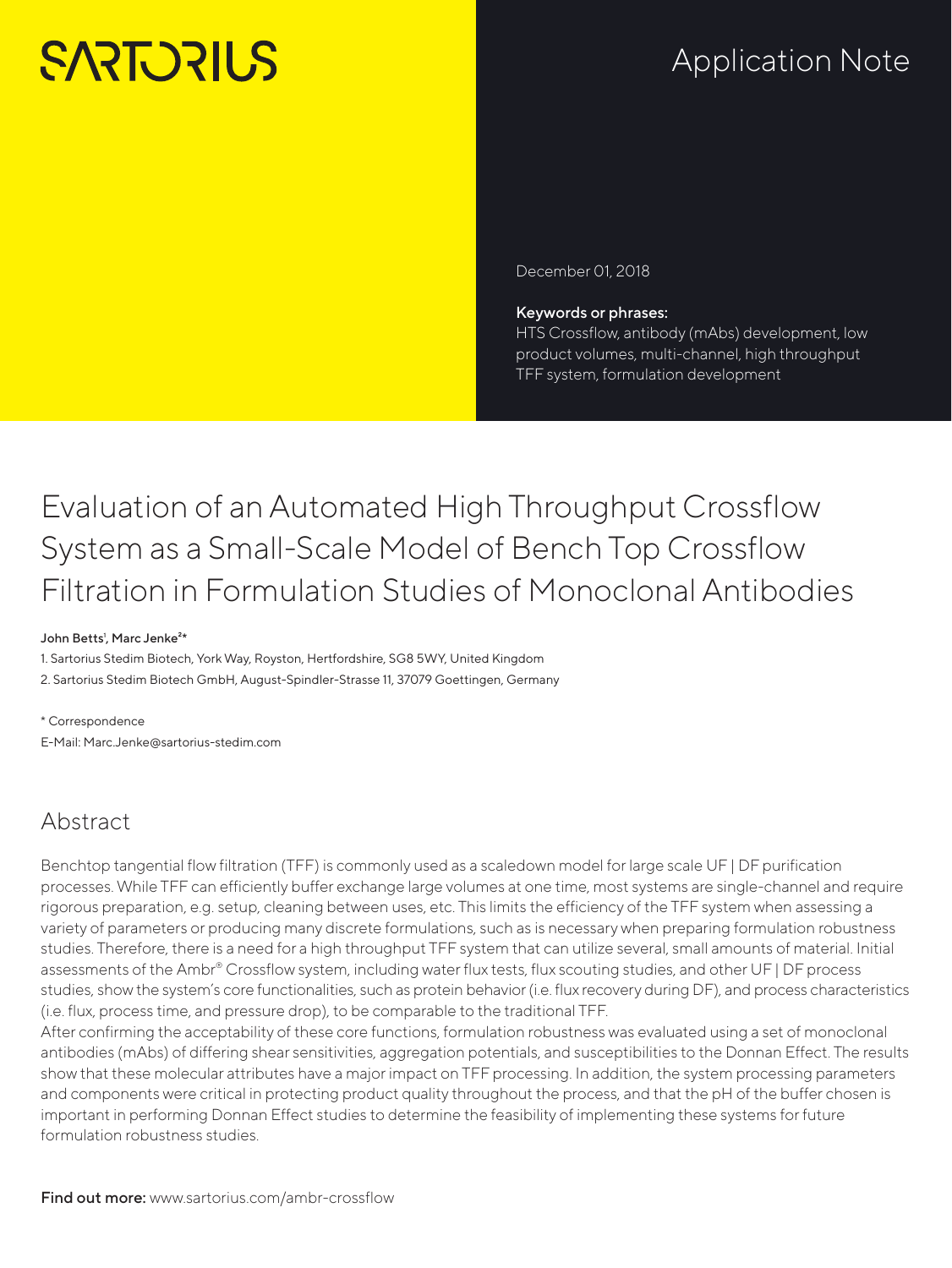## Introduction

Biopharmaceutical manufacturers are required by regulatory agencies, such as the FDA, to demonstrate product robustness and deliver product quality within specified ranges for the claimed shelf-life period of all their drugs. Typically, real time GMP stability studies are conducted within the product development process at the intended target manufacturing and formulation conditions. However, there is a further requirement to generate robust data over an extended range of conditions to back up the product quality and efficacy claims, as submitted within the commercial licence, to ensure that the product can be supported for any given process excursion that might occur over the lifetime of manufacturing the product. By developing the correct design of experiments (DoE) approach scientists can study factors that have an impact on formulation stability, then data analysis can be applied to create predictions of product robustness.

With the formulation of mAb based therapeutics, various factors including pH, product concentration and buffer formulation can be assessed to determine the critical quality attributes. To do this, formulation scientists must prepare a range of different product formulations to determine which provides optimum stability over time. Although using crossflow filtration is more efficient and requires less buffer than methods such as dialysis for formulation preparation, generating each formulation in a traditional bench top crossflow system can still take several weeks. This is because only one formulation can be prepared at a time and systems require rigorous cleaning between different product formulations to prevent cross-contamination. The lack of automation associated with these traditional systems means they require significant time and manual processing efforts from scientists.

## Case Study

This application note describes how scientists at a major biopharmaceutical company used Ambr® Crossflow to automate parallel crossflow filtration experiments to validate this as a suitable scale-down method to concentrate mAb-based biologics and model core filtration and diafiltration processes for formulation studies of mAbs. The Ambr® Crossflow is designed for this application with multiple, small scale channels; each fully equipped to be a mimic of a traditional bench scale crossflow filtration set up such as the Sartoflow® Smart system. The system is fully automated, but each channel is controlled independently in terms of input product | buffer streams and process conditions, such as recirculation rate, pressure, load volume, diafiltration set point and final product volume.

Moreover, these systems often have a minimum material requirement greater than 200 mL and typically some 10s of grams of purified product per formulation, so scientists can only perform formulation studies when enough material is available.

In recent years, miniaturized single-use bioreactors such as the Ambr® technology have revolutionised upstream bioprocess optimization, allowing scientists to screen, select and develop optimal cell culture conditions and scale-up strategies in weeks instead of months. However, the ability to concentrate and predict how a biological will behave in small-scale formulation studies is currently limited.

To address this issue, Sartorius Stedim Biotech (SSB) has developed the Ambr® Crossflow system to assist process development scientists in assessing the formulation robustness of biologics. The system is an automated high throughput solution for the parallel screening of crossflow conditions and works with Ambr® CF single-use filter cassettes with a membrane area of 10 cm<sup>2</sup>. The system uses low process volumes with a minimum 5 mL recirculation volume. Scientists can expand the system to match their research demands with 4, 8, 12 or 16 channels allowing them to perform up to 16 crossflow trials simultaneously.

In addition, the Ambr® CF single-use filter cassette has been designed for high viscosity solutions, allowing researchers to explore a large experimental design space even at small scale operation. Being able to study the impact of buffer type and protein concentration is allowing these scientists to determine if the formulation will affect product quality even at a very early stage in development.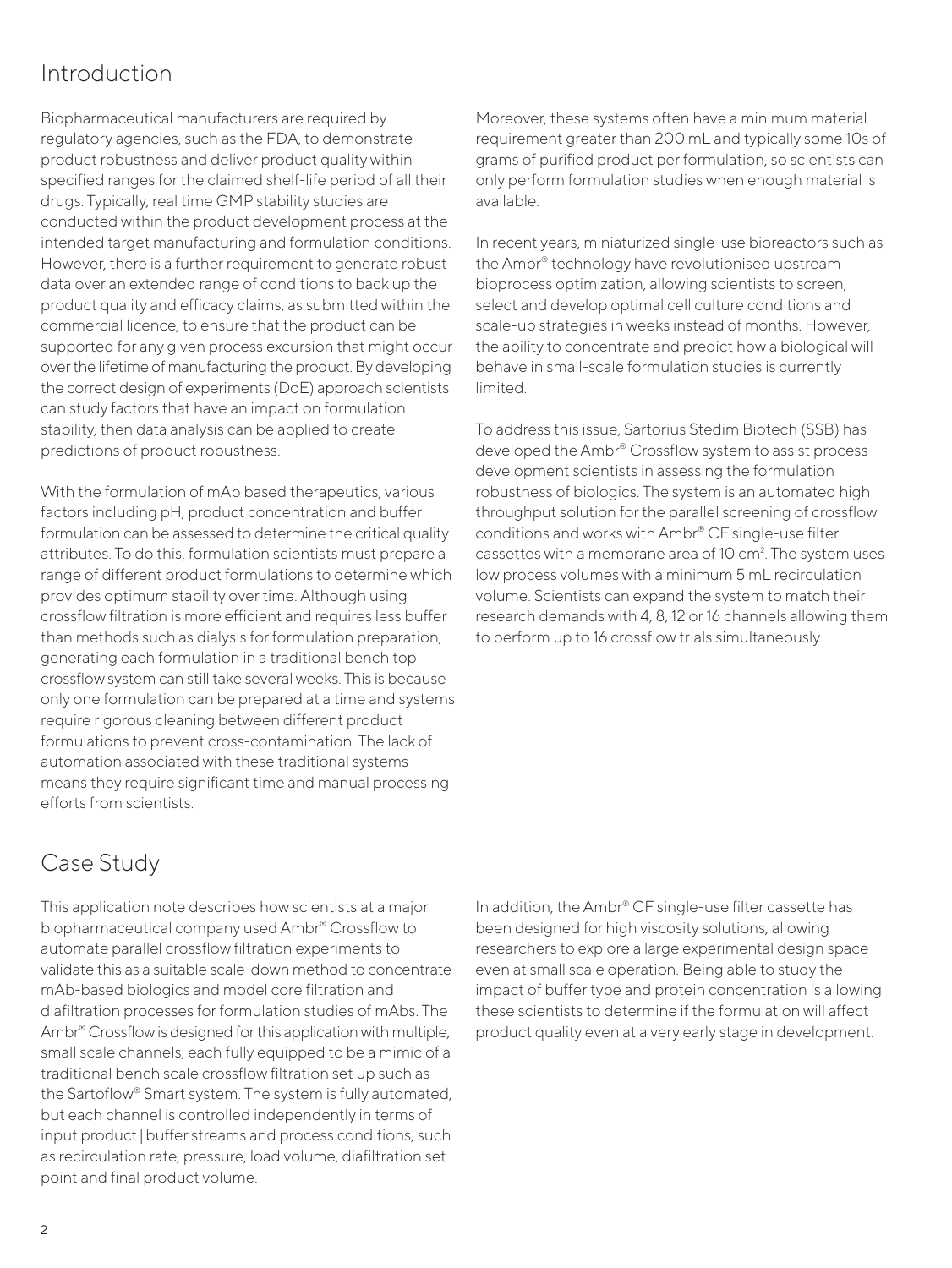## Materials and Methods

In this case study, two sets of experiments were performed using the Ambr® Crossflow system. Experiment one was to determine how effectively the Ambr® Crossflow system could concentrate two different mAbs, designated (B and C) to high product concentrations and the impact the system had on product quality. The mAbs were run on two channels of the Ambr® Crossflow system simultaneously and both had different initial load and final target concentrations, mAbs B and C had target concentrations of 130 and 200 g/L respectively. After each run, final product quality was measured in terms of High Molecular Weight Species (HMWS) content by Size Exclusion Chromatography (SEC).

In experiment two, the ability of the Ambr® Crossflow system to model filtration and diafiltration processes at small scale was tested. This was achieved by determining if Ambr® Crossflow system was able to recreate the Donnan effect; a processing characteristic which is experienced in traditional bench and production scale crossflow systems. In this study, all experiments used mAb C (10 mL) at 100 g/L protein concentration. Three channels of the Ambr® Crossflow system were used to run the experiment in parallel and experimental design parameters are shown in Table 1.

#### Results

The results from experiment one showed that using ultrafiltration, the Ambr® Crossflow system was able to concentrate both mAbs to within 10 % of their target concentrations (Table 2) and high concentrations of greater than 200 mg/mL, (a 36-fold concentration) were achieved with an automated protocol. Most importantly, for formulation studies, the changes in HMWS values were as expected when compared to bench scale data; the increase in aggregate levels for mAb C is less than 0.2 % so is within assay variability and for mAb B there is an increase of 0.46 %, however, this mAb is known to be shear sensitive and therefore this increase is considered typical for this product.

| Channel | mAh | Starting<br>protein<br>concen-<br>tration<br>[mg/mL] | Target<br>protein<br>concen-<br>tration<br>[mg/mL] | Final<br>protein<br>concen-<br>tration<br>[mg/mL] | Variation<br>from<br>target |
|---------|-----|------------------------------------------------------|----------------------------------------------------|---------------------------------------------------|-----------------------------|
| 1       | в   | 8.5                                                  | 130                                                | 142.4                                             | 9.5%                        |
| 2       | C   | 5.9                                                  | 200                                                | 212.4                                             | 6.2%                        |

Table 2: The effect on product concentration of mAb molecules B and C after crossflow filtration with the Ambr® Crossflow system

Two different buffers were used for the diafiltration experiments. Buffer 1 is a positive control and Buffer 2 a negative control for the Donnan Effect. Typically, it is expected that after diafiltration the final pH should match that of the diafiltration buffer. However, if the Donnan effect is observed, then there is an expected difference between final pH and the diafiltration buffer pH.

| Channel       | mAb | Protein<br>concen-<br>tration<br>[mg/mL] | Volume<br>[mL] | Buffer                 | <b>Expected</b><br>final pH | <b>TMP</b><br>[bar] |
|---------------|-----|------------------------------------------|----------------|------------------------|-----------------------------|---------------------|
|               | C   | 100                                      | 10             | Buffer1 5.1*<br>pH 4.8 |                             | 2.0                 |
| $\mathcal{P}$ | С   | 100                                      | 10             | Buffer1 5.1*<br>pH 4.8 |                             | 3.0                 |
| 3             | С   | 100                                      | 10             | Buffer 2 5.4<br>pH 5.4 |                             | 2.0                 |

Table 1: Experimental design to assess the diafiltration performance of the Ambr® Crossflow system. A 2 bar TMP is the standard target parameter and a 3 bar TMP is used as an high value as a worst case processing scenario.

\*Calculated theoretically with experimentally confirmed model.



Change in HMWS over Ultrafiltration

Figure 1: The effect on product quality of mAbs B and C after crossflow filtration with the Ambr® Crossflow system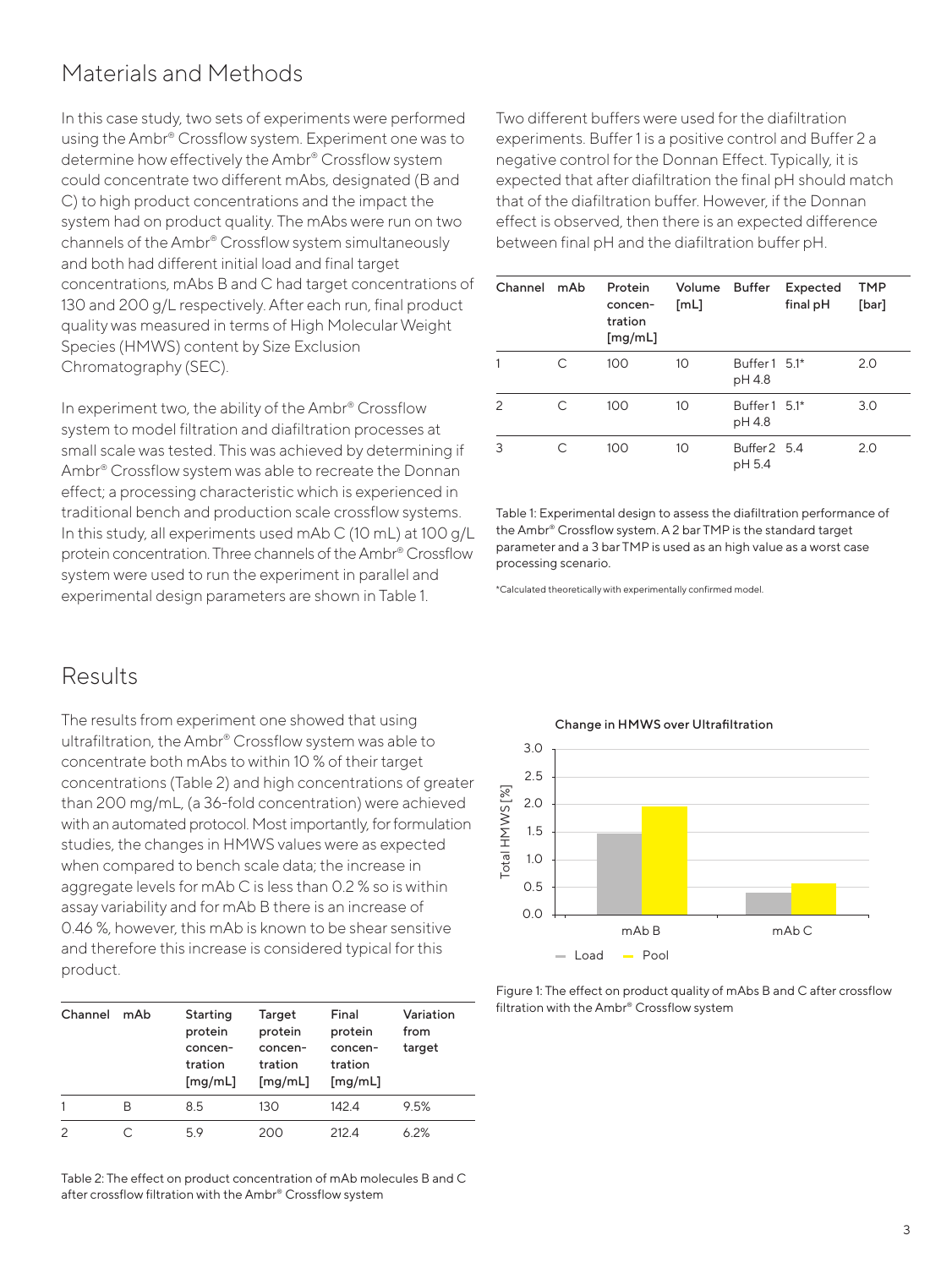The results from experiment two (Figures 2 and 3) demonstrate that for the negative control, the final pH of channel 3 with Buffer 2 was consistent both with the expected final pH and data previously collected in a bench scale system, where the final pH matched that of the diafiltration buffer pH. However, for channels 1 and 2, the positive test case, the final pH did not match that of the diafiltration buffer pH. Therefore, the Ambr® Crossflow system is modelling a small-scale crossflow system, with the Donnan effect in action as would be seen in a bench scale system.



Figure 2: The effect on pH of diafiltration performed in the Ambr® Crossflow system

### Conclusion

The Ambr® Crossflow is an automated high throughput solution for parallel screening of crossflow conditions. This study shows that the Ambr® Crossflow system can be used to accurately concentrate protein formulations of mAbs without affecting product quality. It also found that diafiltration experiments could be performed in the system in parallel, with very low volumes of product solution (starting with just 10 mL) and could be used in diafiltration with different buffers under different conditions to achieve comparable results to those usually seen at bench scale. In summary, this indicates that with minimal manual intervention, formulation scientists could use the Ambr® Crossflow system as a high-throughput preparation method and as a small-scale model of bench top crossflow filtration functionality to accelerate formulation studies of their promising mAb-based product candidates.

The final pH after diafiltration was pH 5.0, lower than calculated, but as expected is significantly different than the diafiltration buffer pH because of the Donnan effect operating even in this small-scale system using a 10  $\text{cm}^2$ filter cassette. Operating the diafiltration with Buffer 1 at a higher TMP did not affect the final pH achieved. In all cases, data shown in Figure 3 illustrates that there is no impact on product quality, as measured by the change in HMWS, in any of the tests performed on the Ambr® Crossflow system, which is as expected from the traditional bench scale system data.



Figure 3: The effect on HMWS of diafiltration performed in the Ambr® Crossflow system

#### Acknowledgments

Sartorius would like to thank Anthony Portolesi and Debbie O'Connor for their contribution to this work.